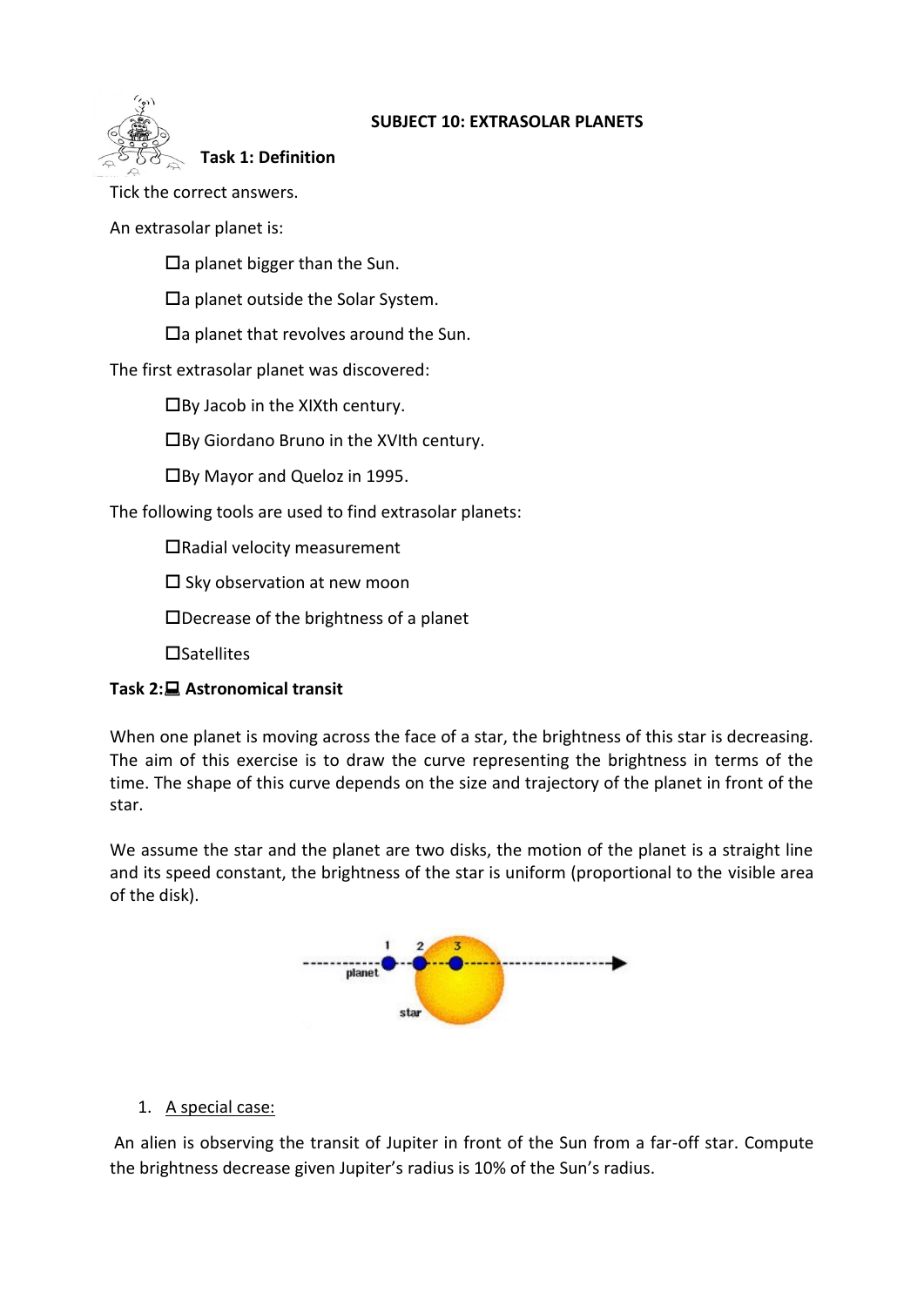# 2. Computing areas:

On the following diagram, colour the area corresponding to the occulted part of the star.



The distance PS is noted *d*.

- a. Use the triangle SAP to find the angle  $\widehat{ASP}$ .
- b. Find the area of circular sector ASB in terms of the angle  $\widehat{ASP}$ .
- c. Work out the area of triangle ASB in terms of AH and SH.
- d. Likewise, calculate the areas of circular sector APB and triangle APB.
- e. Deduce the expression of the occulted area.
- 3. Evolution

Let  $A_v$  be the visible area of the star and t the time the planet took from P to C. h is the shortest distance from S to the planet's centre and s the speed of the planet.



- a- Explain why CP=st.
- b- Express d in terms of h and t.
- c- Compute  $A_v$  if  $d \ge R + r$ .
- d- Compute  $A_v$  if  $d \leq R r$ .
- 4. Graph<sub>l</sub>

Draw the curve representing the brightness of the star in terms of the time.

We give t from -10 to 10 , R=6, r=2, h=3, s=1.

*Suggestions: write a program or use a spreadsheet program.*